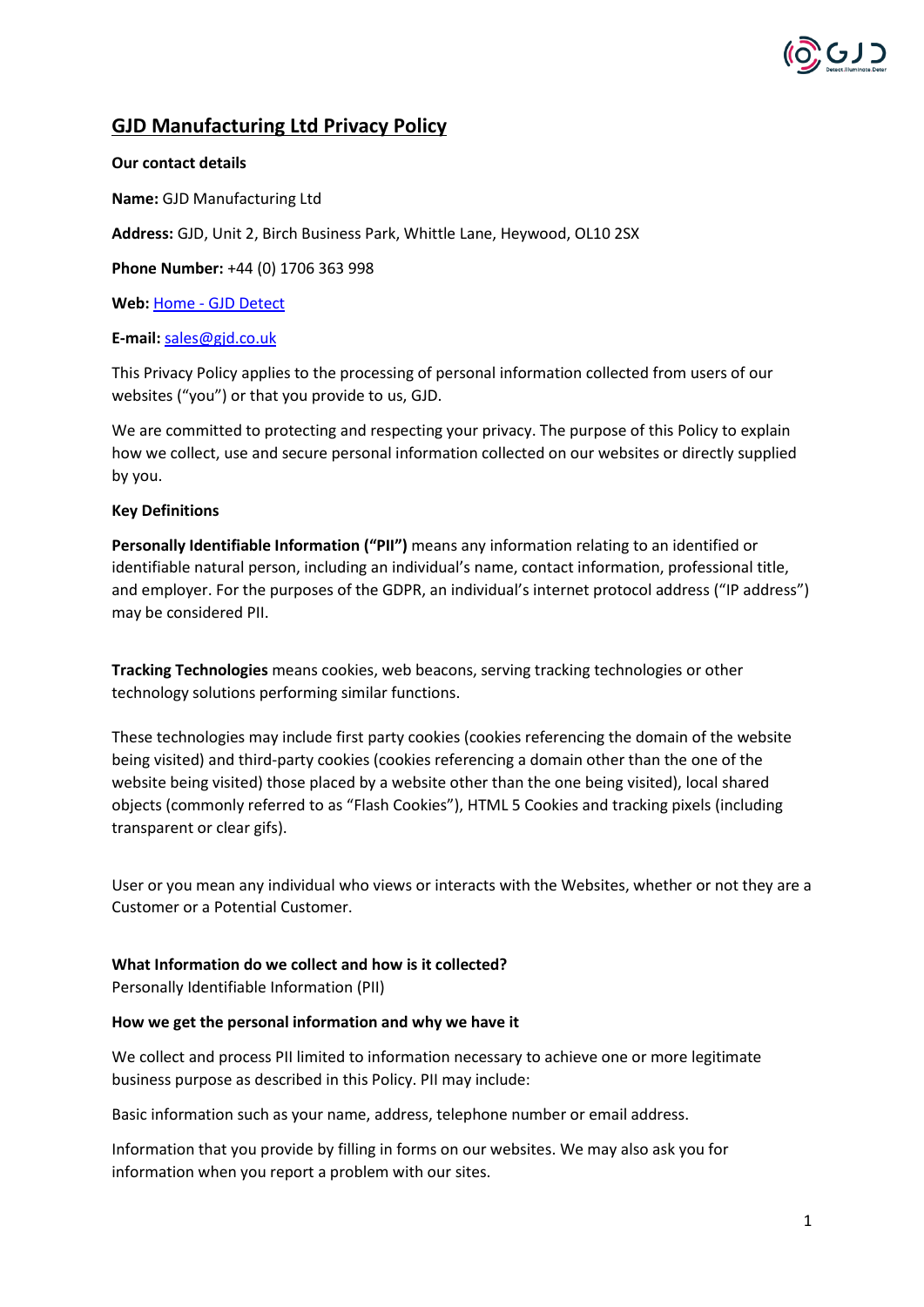

Information you have provided in respect of a job advertisement, or your interest in any employment opportunities on our sites or any site linked to our sites.

### **Records of any correspondence if you contact us.**

Details of your visits to our sites and the resources you access. Except where you provide your PII to us in accordance with the above, we will not collect or store it without first asking you for it.

### **Information that we acquire indirectly**

We may collect information about your device including, where available, your IP address, operating system, and browser type.

Analytical, Behavioural, and Log Data. We may gather certain information about your use of our sites, such as information about your visit and interaction with our Content.

#### **Cookies**

One of the ways in which we collect this information is through Tracking Technologies such as cookies. Cookies are small text files containing information that is stored on your device. They help us to improve our site and to deliver a better and more personalised service. They enable us to:

- Estimate our audience size and usage pattern.
- Store information about your preferences, and so allow us to customise our site according to your individual interests.
- Speed up your searches.
- Recognise you when you return to our site.

We will seek your consent to use cookies the first time you visit our site (or on subsequent occasions if the cookie that records such acceptance is deleted). However, you may not be able to use all the interactive features of our site if consent is not given.

#### **The type of personal information we collect**

We currently collect and process the following information:

- Personal identifiers
- Name
- Email address
- Job title
- Company you work for
- Website user stats
- IP address
- Cookies
- Tracking technologies

#### **Who do we share this information with**

We may share this information with third parties such as Google Analytics and MailChimp.

When they are hired by us or hired on our behalf, including Google Analytics who we use to gather statistics on portions of our site. These companies – our suppliers – are contractually bound to use personal information we share with them only to perform the services we have hired them to provide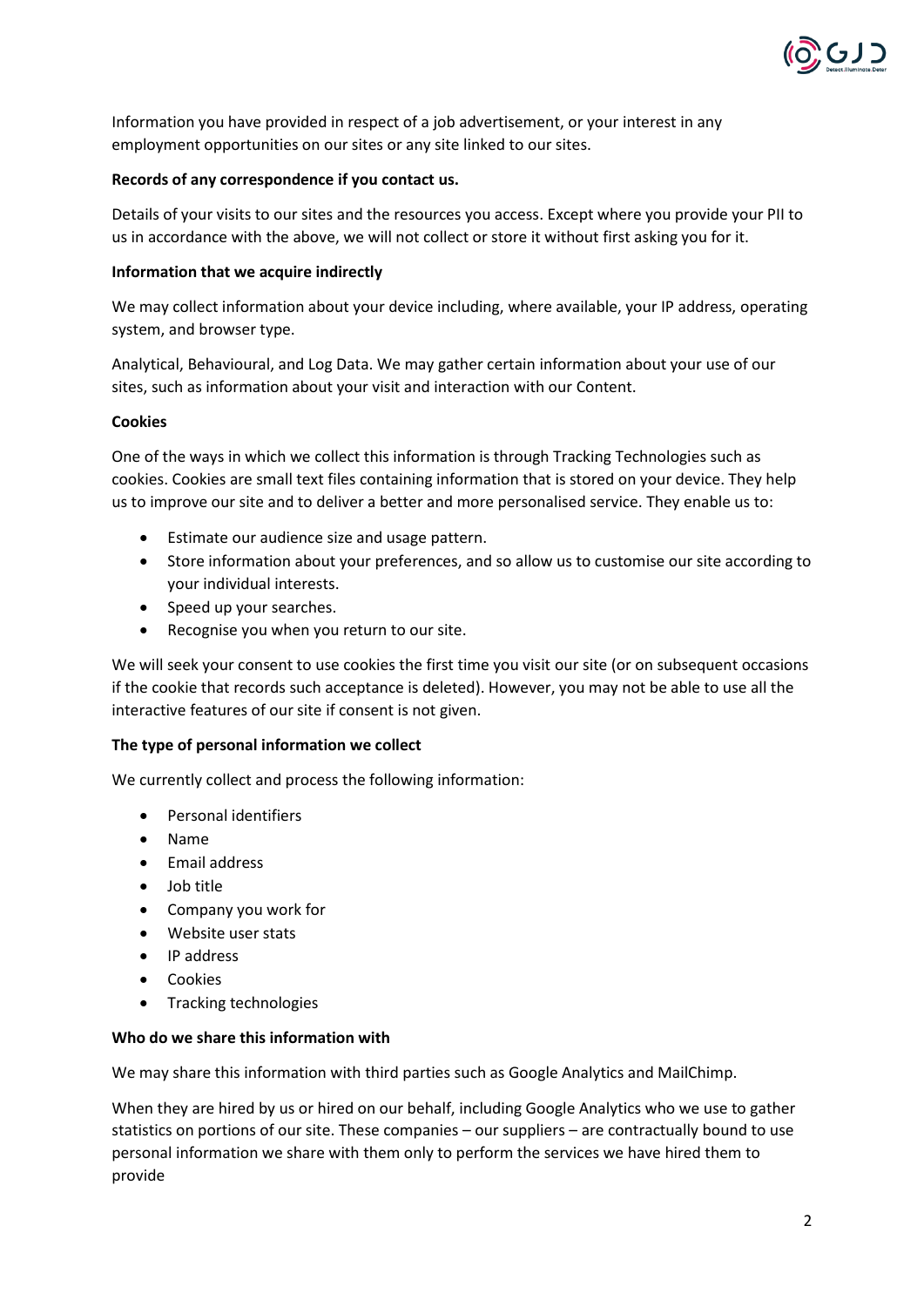

Under the UK General Data Protection Regulation (UK GDPR), the lawful bases we rely on for processing this information are for legitimate business interest.

# **How we store your personal information**

Your information is securely stored.

We will retain the PII that you provide while you remain a Customer of ours, or a prospect customer as needed to provide you with products and services.

We will never retain PII about you for longer than is necessary to fulfil the purpose for which it was originally collected.

We may retain your PII after you have cancelled any contract with us if retention is reasonably necessary to comply with our legal obligations, meet regulatory requirements, prevent fraud and abuse, or enforce this Policy and our Terms of Use. We may also retain PII for a limited period of time if requested by law enforcement agencies.

# **Your data protection rights**

Under data protection law, you have rights including:

- Your right of access You have the right to ask us for copies of your personal information.
- Your right to rectification You have the right to ask us to rectify personal information you think is inaccurate. You also have the right to ask us to complete information you think is incomplete.
- Your right to erasure You have the right to ask us to erase your personal information in certain circumstances.
- Your right to restriction of processing You have the right to ask us to restrict the processing of your personal information in certain circumstances.
- Your right to object to processing You have the right to object to the processing of your personal information in certain circumstances.
- Your right to data portability You have the right to ask that we transfer the personal information you gave us to another organisation, or to you, in certain circumstances.
- you are not required to pay any charge for exercising your rights. If you make a request, we have one month to respond to you.

Please contact us at sales@gjd.co.uk, +44 (0) 1706 363 998 and or GJD, Unit 2, Birch Business Park, Whittle Lane, Heywood, OL10 2SX, Greater Manchester if you wish to make a request.

We will respond to all such requests without undue delay, and in accordance with the provisions of the GDPR.

#### **Changes to this Privacy Policy**

GJD reserve the right to modify or amend this Policy from time to time. We will not reduce your rights under this Policy without your consent. If we change our Policy, we will post those changes on this page in addition to updating the "Last Updated" date at the bottom of this Policy. For these reasons, we encourage you to read this Policy regularly.

Your continued use of the Website or accessing Content posted on the Website shall constitute your acceptance of the modified Policy. If there will be any changes made to the use of your PII in a